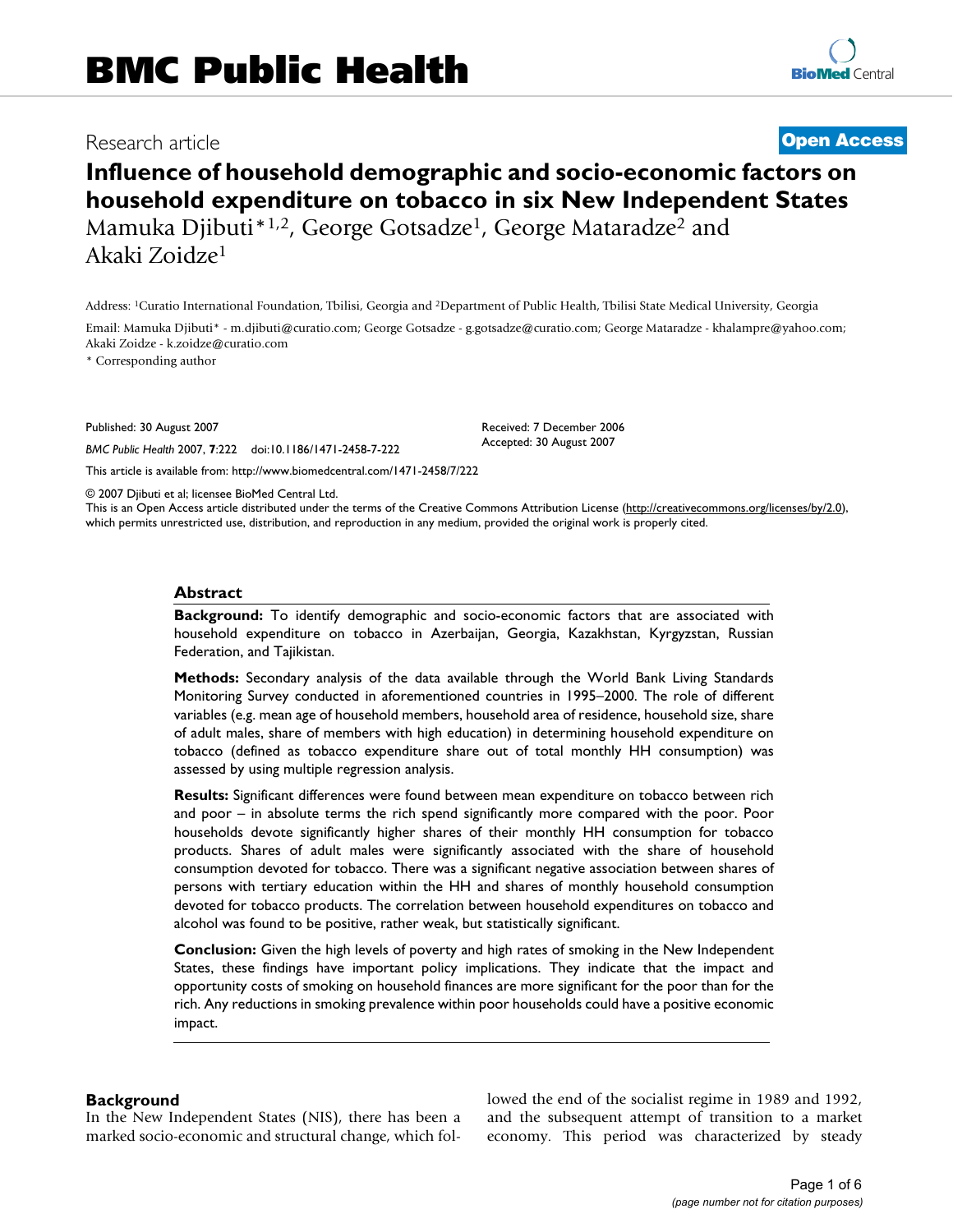increase in poverty in all transition countries – with dramatic increase in some. Countries like, Azerbaijan, Georgia, Kyrgyz Republic and Tajikistan are now among the poorest in the region [1].

Smoking may have serious implications for poverty. The opportunity cost of money spent on cigarettes is obviously higher for people living on low incomes – saving money spent on tobacco products could help feed families [2]. Data from various countries clearly show that tobacco is often a significant part of family expenditures [3-6].

According to the results of recent studies, smoking rates among men in the Former Soviet Union are very high and that female rates, while yet low, appear to be increasing [7-10]. Namely, smoking rates in men in the six NIS countries of interest vary from 50% to 65% and rates in women from 2% to 16% [11].

The aim of the proposed study was to assess the economic burden of smoking at a HH level in six NIS countries (Azerbaijan, Georgia, Kazakhstan, Kyrgyzstan, Russian Federation, and Tajikistan), using *Living Standard Monitoring Survey (LSMS)* data sets and thereby to provide information critical to the development of a tobacco control policy.

#### **Methods**

#### *Design and data sources*

The basic design of the study has been secondary analysis of the data available through World Bank LSMS. LSMS data files and necessary supporting documentation (survey instruments and questionnaires) were obtained for all six countries. The year of LSMS and HH count included into the survey are as follows: Azerbaijan – 1995/2,000; Georgia – 1999/3,300; Kazakhstan 1996/2,000; Kyrgyzstan – 1998/3,000; Russian Federation – 2000/4,000; Tajikistan – 1999/2,000.

In each of these six countries, LSMS collected data on household demographic, economic and social characteristics, namely a) number, age, and sex of HH members; b) education level of HH members; c) employment status of HH members; d) HH monthly expenditure on tobacco; e) HH monthly expenditure on alcohol; f) HH monthly expenditure on food; and g) HH total monthly expenditures.

All data on expenditures were collected at HH (and not at individual) level, which made us decide to use HH as the unit of analysis. Other socio-demographic data were collected at the individual level. Thus to be able to conduct HH level analysis, it was necessary to construct composite variables – socio-demographic indexes, details on which are given in the text below.

#### *Variables*

To investigate differences in HH expenditure on tobacco between rich and poor households, we have developed a composite measure, the HH Poverty index. HHs in each country were divided into 5 equal groups based on their monthly total per capita expenditure (population expenditure quintiles). Households belonging to the lowest expenditure quintile were classified as "poor" and households belonging to the highest expenditure quintile were classified as "rich".

It should be said that the measurement of per capita expenditures rules out the possibility to attach different economies of scale to households of different types [12]. Economies of scale arise in many ways – for example, by sharing certain expenditures such as expenditures on housing, utilities, cars, etc. Apart from household size, the age or gender of household members may also influence the amount of consumption, for example food. Other judgments may be used, as a result a wide variety of equivalence scales are used in various countries, and there is no accepted equivalence scale in the FSU [13-16]. Hence, we used per capita expenditure measure – by far the most widespread rule applied in practice, which assumes that all family members receive the same fraction of household expenditures [17]. Before deciding to proceed with this approach, however, we conducted sensitivity tests by using different scales according to the methodology adopted by The World Bank [18], which revealed no significant variations in the household mean expenditures on tobacco by expenditure quintile groups.

To investigate variations in HH expenditure on tobacco by HH structure, i.e. number, age, gender, employment, and education level of HH members, we have defined the following composite variables – socio-demographic indexes: a) HH Size Index – number of HH members; b) HH Adult Index – share of 15 to 65 year old people in a HH; c) HH Elderly Index – share of people age more than 65 years in a HH; d) HH Children Index – share of children under 15 years of age in a HH; e) HH Adult Female Index – share of adults 15 to 65 year old females in a HH; f) HH Adult Male Index – share of adults 15 to 65 year old males in a HH; g) HH Gender Index – HH adults 15 to 65 year old female/male ratio; h) HH Employment Index – share of HH members in permanent employment; and f) HH Education Index – share of HH members with high (university) education.

#### *Statistical analysis*

Expenditure on tobacco (both mean and total) was calculated for each expenditure quintile group separately. For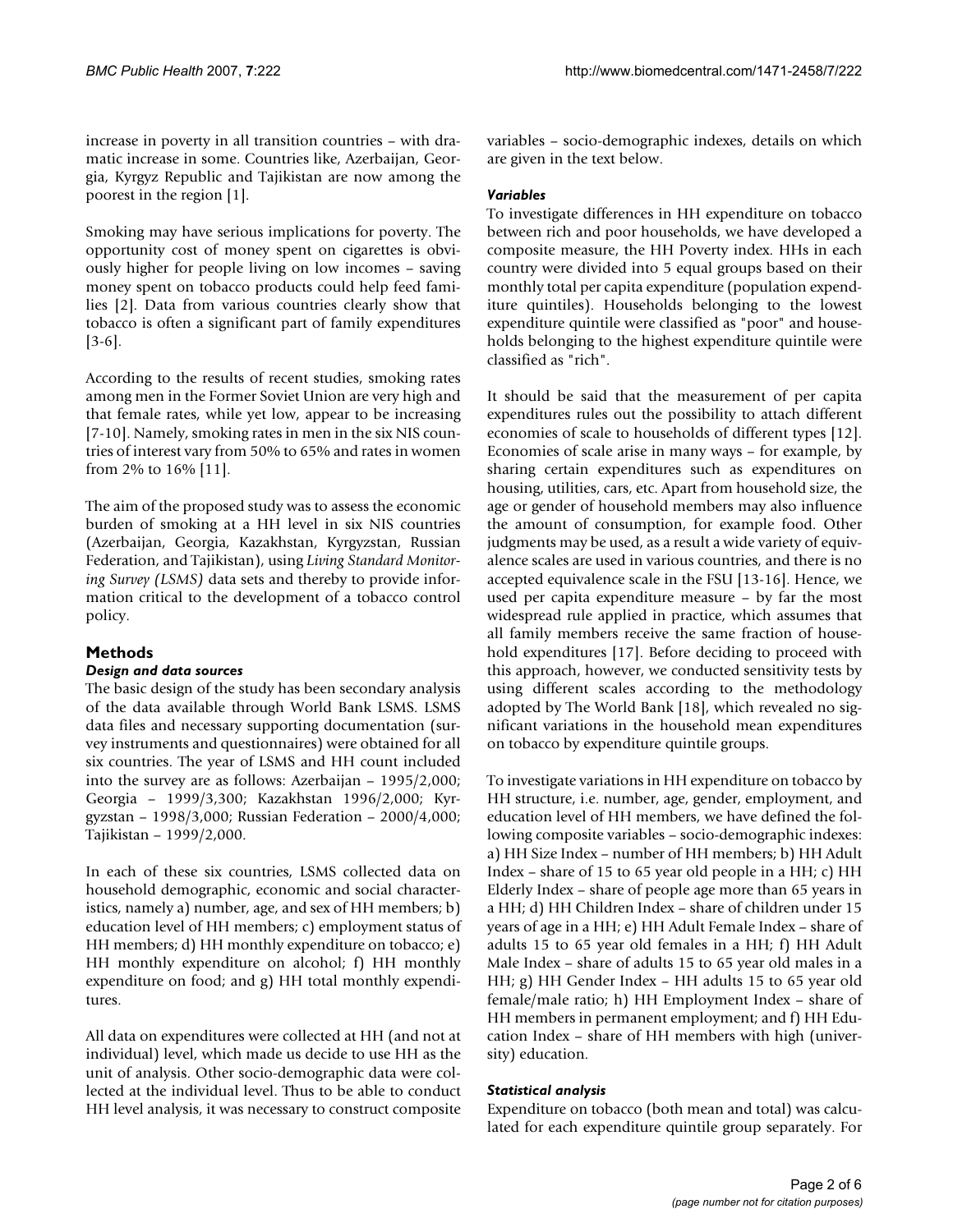comparison of the mean expenditure on tobacco between groups we used analysis of variance (ANOVA). For comparison of urban vs. rural differences in the mean expenditures on tobacco by expenditure groups we used Student's t test.

Tobacco expenditure was also calculated as a proportion of HH total monthly spending for each household and the mean percentage in each expenditure group was then calculated. The mean expenditure share (%) between expenditure groups was then compared using analysis of variance (ANOVA). Similar analysis between different expenditure groups was done for urban and rural HHs separately. For evaluating urban versus rural differences by expenditure groups we used Student's t test.

Association between HH expenditure on tobacco and alcohol was explored by estimating Pearson's correlation coefficient between HH expenditure on alcohol and tobacco as absolute expenditures. Azerbaijan was excluded from this analysis given that there was no separate data on HH expenditure on tobacco and alcohol.

Association between HH socio-demographic indexes and HH expenditure on tobacco as proportion of total monthly HH consumption was explored by using univariate linear regression analysis. In addition to aforementioned indexes, in the models of each country we included the variables such as HH per capita total monthly spending and HH area of residence.

In order to define the socio-demographic factors/indexes that are independently associated with high share of HH's expenditure on tobacco, we constructed multiple linear regression models. In the model for all countries, we entered the variables that proved to be significant in the univariate analysis. We did not include those variables that strongly correlated with each other to avoid the effect of colinearity. In order to reduce the chance of type I error due to a high number of significance testing, all p values were set to  $<0.01$ .

### **Results**

#### *Variation in HH expenditure on tobacco by HH economic index*

In all six countries significant differences were found between mean expenditure on tobacco between rich and poor – namely, the rich spend significantly more compared with poor (Table 1).

As for urban vs. rural differences in the mean expenditures on tobacco by expenditure groups, it was found that among the poor, those living in rural areas had higher expenditures compared with those living in urban places, and this was true for all countries except Azerbaijan. The opposite trend was found among the rich, namely, those living in urban areas had higher expenditures on tobacco. It should be said, however, that these differences were statistically significant for Georgia and Kyrgyzstan only. Russia LSMS did not provide data on urban/rural affiliation of HHs. Therefore, we could not assess urban vs. rural differences in HH expenditures on tobacco.

As can be seen from Table 2, poor HHs have significantly higher expenditures on tobacco as proportion of total monthly HH outgoings in all countries excluding Georgia and Azerbaijan.

When we did separate analysis to compare tobacco expenditure shares between urban and rural HHs by expenditure quintile groups, it was found that rich HHs living in urban areas spend significantly higher portion of their monthly total spending on tobacco compared with rich HHs residing in rural areas (the difference was statistically significant for Georgia, Kazakhstan, and Kyrgyzstan). Differences between urban and rural HHs belonging to the poorest groups was not significant in any of these countries. Once again this analysis could not be conducted for Russia as no data on urban/rural status was provided.

#### *The association between HH expenditure on tobacco and alcohol*

The correlation between absolute expenditures on tobacco and alcohol was found to be positive, rather weak, but statistically significant in all five countries (Pearson's r being 0.145, 0.201, 0.106, 0.204, and 0.304 for Georgia, Kazakhstan, Kyrgyzstan, Russia, and Tajikistan, respectively;  $p < 0.01$  for all countries) indicating that HHs that spend more on tobacco are also likely to spend more on alcohol.

#### *The factors independently associated with high share of HH's expenditure on tobacco*

All variables (per capita monthly total spending, HH area of residence, mean age of HH members plus all sociodemographic indexes as described above) were included in univariate linear regression analysis for each country. Variables that proved to be significantly associated with the dependent variables (tobacco expenditures share on total monthly spending) were then entered in multiple linear regression models. Table 3 presents only those variables that were significantly associated with the dependent variable in five countries. In Azerbaijan, none of the variables had significant association with the dependent variable (tobacco & alcohol expenditure share on total monthly spending).

Adult male's share was significantly associated with tobacco expenditure share in all countries (except Geor-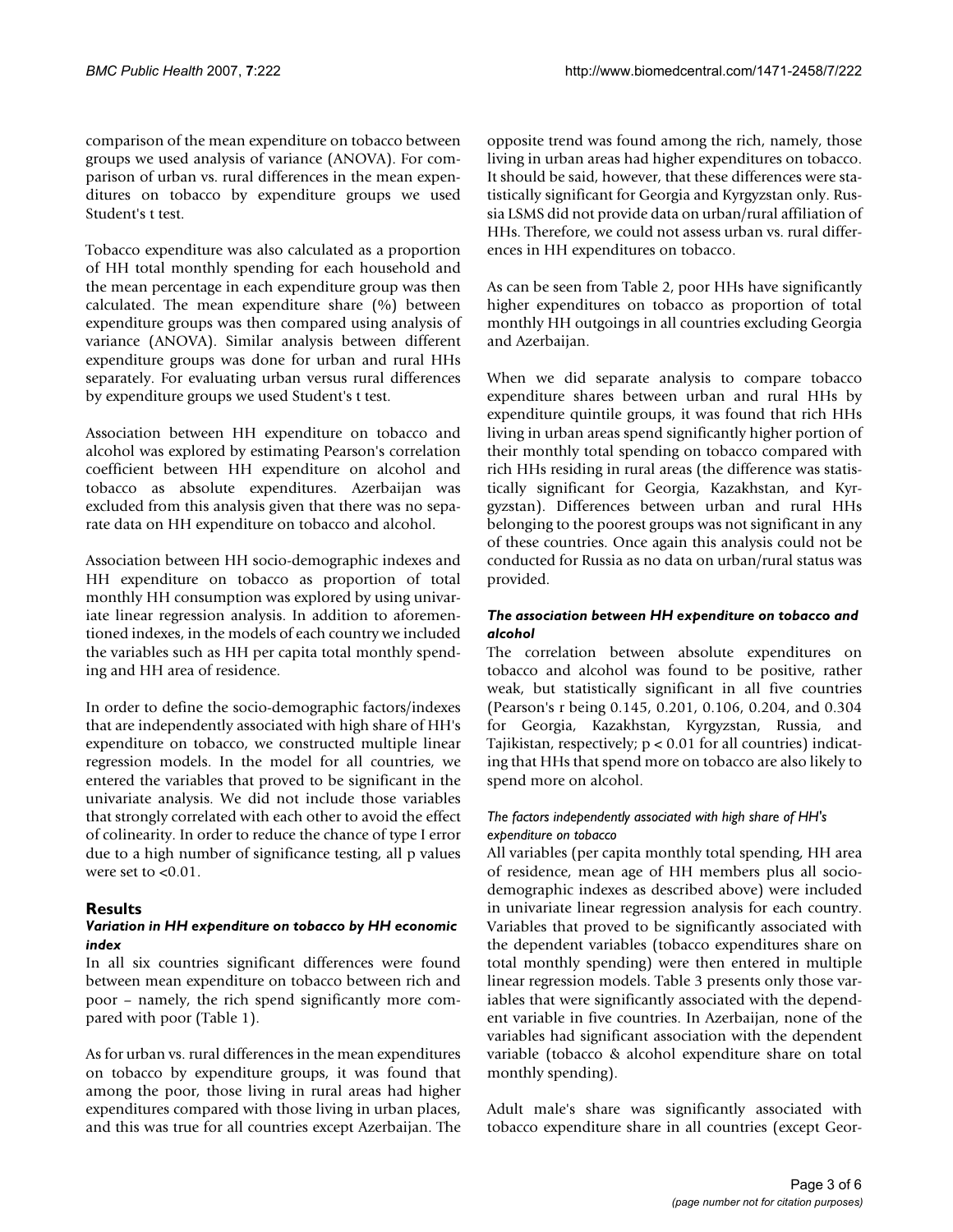| <b>Expenditure</b><br>group | Azerbaijan<br>(AZM) | Georgia (GEL) | Kazakhstan<br>(KZT) | Kyrgyzstan<br>(KGS) | Russia (RUB) | Tajikistan (TJS) |
|-----------------------------|---------------------|---------------|---------------------|---------------------|--------------|------------------|
| Poor                        | 4.510.0             | 1.9           | 73.1                | 2.7                 | 18.5         | 254.4            |
| $\mathbf{z}$                | 10.676.7            | 7.7           | 125.0               | 4.8                 | 35.5         | 347.5            |
| 3                           | 16,609.1            | 15.0          | 190.1               | 6.1                 | 57.2         | 491.5            |
| 4                           | 21.904.7            | 27.7          | 242.5               | 9.1                 | 89.0         | 683.8            |
| <b>Rich</b>                 | 48.366.7            | 57.0          | 361.8               | 13.3                | 141.6        | 1378.3           |
| Total                       | 20413               | 22.4          | 198.5               | 7.2                 | 68.4         | 631.0            |
| F.                          | 48.8                | 100.2         | 44.39               | 51.96               | 117.2        | 17.53            |
| Sig.                        | 0.000               | 0.000         | 0.000               | 0.000               | 0.000        | 0.000            |

**Table 1: Mean expenditure on tobacco by HHs per month (in national currency)**

GEL, Georgian Lari; KZT, Kazakhstan Tenge; TJS, Tajikistan Somoni; KGS, Kyrgyzstan Som; AZM, Azerbaijan Manat; RUB, Russian Rouble.

gia, where adult female's share emerged as independent positive predictors). Urban area of residence emerged as independent predictor for higher expenditure share on tobacco in Kyrgyzstan only. Share of employed persons in a HH was independently associated with higher expenditure share on tobacco only in Kazakhstan.

It should be stressed that all models explained from 1.5 to 6% of the variance of the tobacco expenditure share, which indicates the limitation of these constructed models.

#### **Discussion**

A major limitation of the study has been that Azerbaijan LSMS collected data on HH expenditures on tobacco aggregated with expenditures on alcohol, and there was no way to disaggregate these data. Therefore, results of the analysis of Azerbaijan data should be interpreted with some caution. In Georgia, LSMS data was obtained from the local State Department of Statistics (and not from the World Bank as was done for other countries), which raises concern with regard to data validity considering that the data set has not probably gone through careful quality checking procedures.

Results of this analysis clearly indicate that tobacco use poses greater economic burden on poor HHs in Russia, Kazakhstan, Tajikistan, and Kyrgyzstan where tobacco

expenditure share on HH's total monthly spending among poor is 2.75%, 2.47%, 1.32%, and 0.53%, respectively. Further research is needed to disclose the factors determining these differences in various countries. The opposite findings for Georgia and Azerbaijan confirm the authors concern with regard to the validity of Georgian LSMS data and the above statement that the data for Azerbaijan should be interpreted with some caution, since expenditures on tobacco and alcohol are pooled together.

Situation in regard with HH tobacco expenditures share out of the total expenditure seems to be comparable or slightly better in NIS compared with other countries: in the Bangladesh survey, on average for poor HHs, 2.46% of total expenditures were allocated for tobacco products [5]. In Sri Lanka, the poorest households spent an average of just over 3% of total expenditures on tobacco products [4]. In Bulgaria, the low and lower-middle income group spent about 4.9% of total income on cigarettes [6]. Nevertheless, tobacco expenditure share is still high and may exacerbate the effects of poverty and cause significant deterioration in living standards among the poor.

The fact that adult males share was significantly associated with tobacco expenditure is in line with the results of studies evaluating patterns of smoking in the former Soviet Union [7-9,11,19], where smoking was more common among males of all ages and areas.

|  | Table 2: Expenditure on tobacco as proportion (%) of HH's total monthly spending by countries |
|--|-----------------------------------------------------------------------------------------------|
|  |                                                                                               |

| <b>Expenditure</b><br>group |   | Azerbaijan | Georgia | Kazakhstan | Kyrgyzstan | Russia          | Tajikistan |
|-----------------------------|---|------------|---------|------------|------------|-----------------|------------|
| Poor                        |   | 3.28       | l.54    | 2.47       | 0.53       | 2.75            | 1.32       |
|                             | 7 | 3.43       | l.89    | l.67       | 0.49       | 2.08            | 0.79       |
|                             |   | 3.67       | l.99    | 1.63       | 0.43       | 2.06            | 0.78       |
|                             | 4 | 3.31       | 2.01    | .4         | 0.42       |                 | 0.77       |
| <b>Rich</b>                 |   | 3.66       | l.79    | 1.19       | 0.31       | $\mathsf{I}$ .4 | 0.78       |
| Total                       |   | 3.47       | 1.85    | 1.67       | 0.43       | 2.06            | 0.89       |
| F.                          |   | 0.39       | 1.092   | 6.44       | 5.19       | 10.59           | 3.34       |
| <b>Sig</b>                  |   | 0.82       | 0.359   | 0.000      | 0.000      | 0.000           | 0.01       |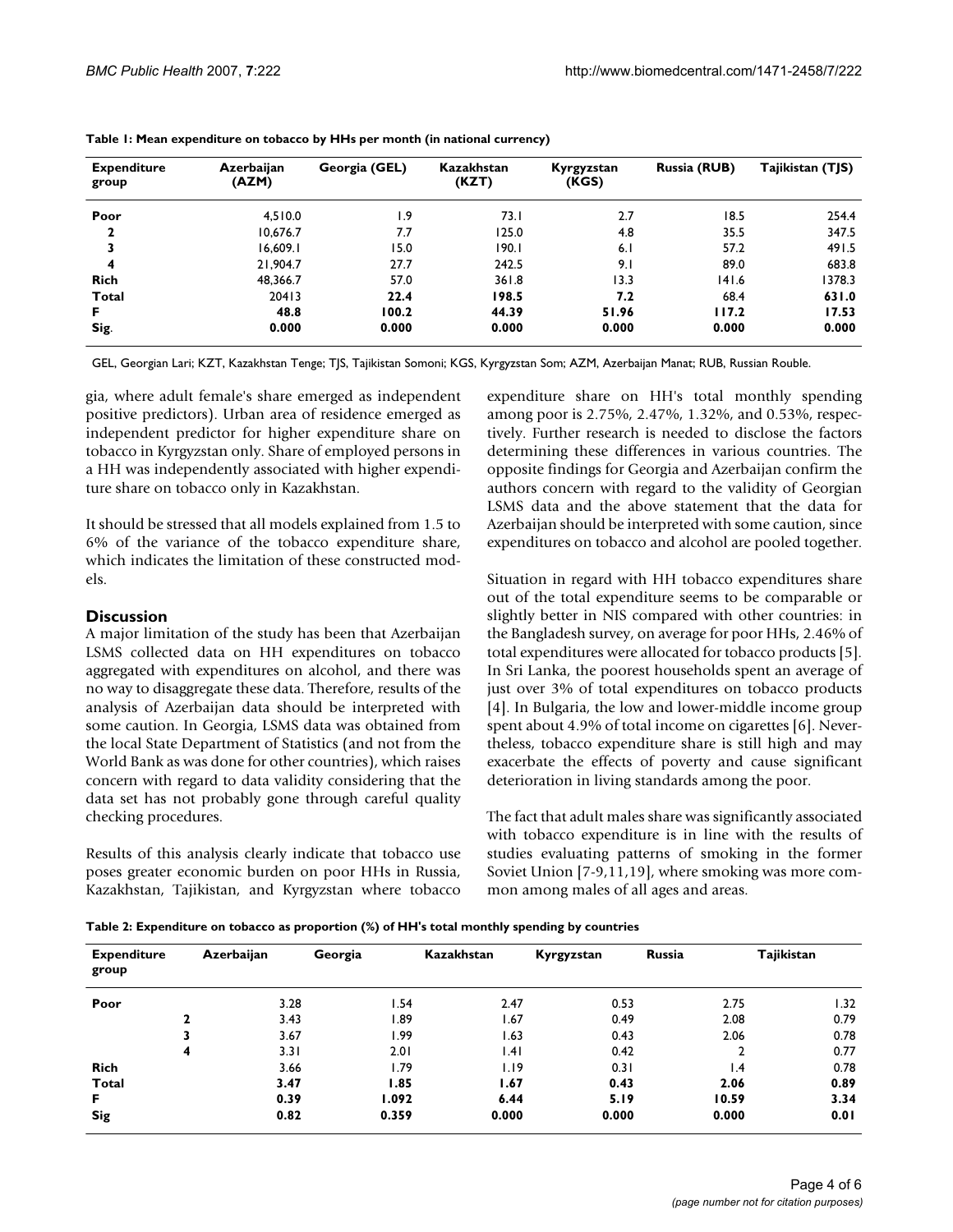| <b>Country/Independent Variable</b>                              | <b>Regression coefficient (95%</b><br>CI) | p Value | Adjusted $\mathbf{R}^2$ |
|------------------------------------------------------------------|-------------------------------------------|---------|-------------------------|
| Georgia                                                          |                                           |         |                         |
| Mean age of HH members                                           | -0.020 (-0.032 to 0.008)                  | 0.001   | 0.039                   |
| Adult females (15 to 65) share out of total number of HH members | $0.024$ (0.016 to 0.031)                  | 0.000   |                         |
| Adult males (15 to 65) share out of total number of HH members   | $-0.012$ ( $-0.019$ to $-0/005$ )         | 0.001   |                         |
| <b>Kazakhstan</b>                                                |                                           |         |                         |
| HH per capita total monthly spending                             | $-0.000$ (0.000 to 0.000)                 | 0.000   | 0.045                   |
| Adult males (15 to 65) share out of total number of HH members   | 0.029 (0.02 to 0.036)                     | 0.000   |                         |
| Kyrgyzstan                                                       |                                           |         |                         |
| Adult females (15 to 65) share out of total number of HH members | $-0.003$ ( $-0.004$ to $0.001$ )          | 0.003   | 0.037                   |
| Adult males (15 to 65) share out of total number of HH members   | 0.007 (0.005 to 0.009)                    | 0.000   |                         |
| Share of employed plus self employed out of total HH members     | $0.002$ (0.001 to 0.003)                  | 0.003   |                         |
| Share of persons with high education out of total HH members     | $-0.003$ ( $-0/004$ to $-0.001$ )         | 0.004   |                         |
| Tajikistan                                                       |                                           |         |                         |
| Adult males (15 to 65) share out of total number of HH members   | 0.015 (0.006 to 0.022)                    | 0.000   | 0.015                   |
| <b>Russia</b>                                                    |                                           |         |                         |
| Mean age of HH members                                           | $-0.021$ ( $-0.027$ to $-0.012$ )         | 0.000   | 0.06                    |
| HH per capita total monthly spending                             | $-0.000$ (0.000 to 0.000)                 | 0.000   |                         |
| Adult males (15 to 65) share out of total number of HH members   | 0.032 (0.026 to 0.038)                    | 0.000   |                         |
| Share of persons with high education out of total HH members     | $-0.010$ $(-0/015$ to $-0/005)$           | 0.000   |                         |

**Table 3: Results from Multiple Linear Regressions for 5 countries – Dependent Variable: tobacco expenditure share out of total monthly spending**

There was significant negative association between share of persons with university education and tobacco expenditure share in Kazakhstan, Kyrgyzstan, and Russia. This is generally consistent with recent survey findings, which show a link between smoking and lack of education in eight countries of the former Soviet Union [20].

Urban area of residence emerged as independent predictor for higher expenditure share on tobacco in Kyrgyzstan. There was no other country showing similar association. This may reflect the findings of other studies focusing on the same region and showing that smoking among men varies relatively little by area of residence [9,19,20].

Although there have been studies showing that smoking rates are increased by material hardship [20], particularly unemployment [7,8], our study failed to identify an independent association between unemployment and tobacco expenditure share out of HH total monthly spending in all countries but Kyrgyzstan. This may be determined by relative limited contribution of formal employment to HH income in these countries [21].

#### **Conclusion**

In absolute terms rich households tend to spend more on tobacco than poor households. However, poor HHs spend a significantly higher portion of their household budget on tobacco compared with rich HHs. HHs with more males have significantly higher expenditure share on tobacco. HHs with more educated persons have significantly lower expenditure share on tobacco.

#### **Competing interests**

The author(s) declare that they have no competing interests.

#### **Authors' contributions**

MD and GG conceived the research and study design, lead the analysis and drafted the manuscript. GM and AZ assisted with drafting of the manuscript. All authors read and approved the final manuscript.

#### **Acknowledgements**

This work was carried out with the grant from the International Development Research Center, Ottawa, Canada. However, the International Development Research Center cannot accept any responsibility for any information provided or views expressed.

There are no conflicts of interest to be disclosed.

We thank statistical institutes of Azerbaijan, Georgia, Kazakhstan, Kyrgyzstan, Russian Federation, and Tajikistan for granting the permission to use LSMS data sets for our research work. We are grateful to Dr. George Sakvarelidze for helping us with data transformation/management, Dr. Anna Gilmore for reviewing the manuscript and providing useful comments, and Dr. Kathy Hebert for improving the quality of written English.

#### **References**

- 1. **World Development Report 2000/2001** [[http://go.world](http://go.worldbank.org/7KWQQ1WVT0) [bank.org/7KWQQ1WVT0](http://go.worldbank.org/7KWQQ1WVT0)]
- 2. De Beyer J, Lovelance C, Yurekli A: **[Poverty and tobacco.](http://www.ncbi.nlm.nih.gov/entrez/query.fcgi?cmd=Retrieve&db=PubMed&dopt=Abstract&list_uids=11544382)** *Tob Control* 2001, **10:**210-211.
- 3. Efroymson D, Ahmed S, Townsend J, Alam SM, Dey AR, Saha R, Dhar B, Sujon AI, Ahmed KU, Rahman O: **[Hungry for tobacco: an anal](http://www.ncbi.nlm.nih.gov/entrez/query.fcgi?cmd=Retrieve&db=PubMed&dopt=Abstract&list_uids=11544383)[ysis of the economic impact of tobacco consumption on the](http://www.ncbi.nlm.nih.gov/entrez/query.fcgi?cmd=Retrieve&db=PubMed&dopt=Abstract&list_uids=11544383) [poor in Bangladesh.](http://www.ncbi.nlm.nih.gov/entrez/query.fcgi?cmd=Retrieve&db=PubMed&dopt=Abstract&list_uids=11544383)** *Tob Control* 2001, **10:**212-217.